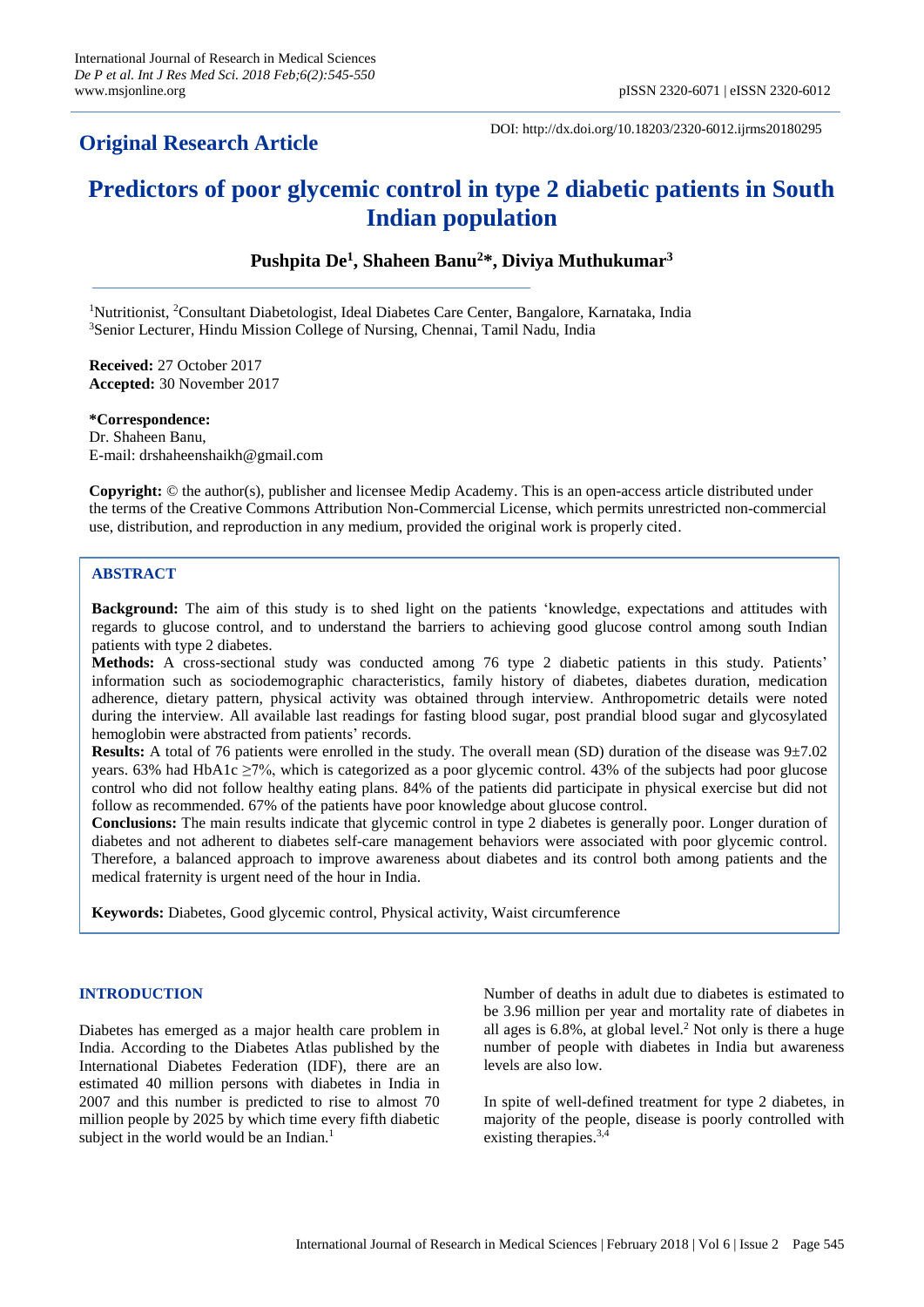Studies like UKPDS and DCCT have proven that poor glycemic control (HbA1C>7%) is associated with increased risk for micro vascular complications.<sup>5,6</sup> An Indian study showed that the prevalence of diabetes is high in urban India. There is a large pool of subjects with impaired glucose tolerance at a high risk of conversion to diabetes. 7

A major concern in the management of diabetes is the occurrence of complications, many of which are irreversible. Due to its complications such as degeneration of the retina leading to blindness, kidney disease, coronary heart disease, stroke, amputation of the limbs, problems during pregnancy, and congenital malformations; diabetes causes an enormous burden to health care services and costs. Type 2 diabetes develops as a combination of genetic susceptibility and environmental factors, and its rate increases steeply with age. 8

Predictors of poor glycemic control can be deduced from the relationships between the following: glycemic control and socio-demographic characteristics (gender, age, income, occupational status and educational level), glycemic control and the level of physical activity, glycemic control and obesity, glycemic control and dietary intake, and glycemic control and diabetic profile (age at diagnosis, duration of diabetes, type of treatment, complication and family history. 9

Glycemic control is considered as the main therapeutic goal for prevention of organ damage and other complications of diabetes. Several large clinical trials have demonstrated that tight blood glucose control correlates with reduction of micro vascular complications of diabetes.<sup>10</sup> Therefore, achieving glycemic control is a critical metabolic goal because hyperglycemia contributes to the progression of diabetes mellitus by affecting both ß-cell function and insulin sensitivity.<sup>11</sup> Patient's adherence to diabetes self-care behaviors plays a major role in improving their overall quality of life. To our knowledge, no studies have been done in South Indian populations to describe the risk factors associated with poor glycemic control in T2DM patients. However, studies from different parts of the world have found a variety of risk factors that predict poor glycemic control. Most of these studies were done in North America and Europe.

This study was conducted to determine predictors associated with poor glycemic control and to shed light on the patient's knowledge with regards to glucose control and to understand the barriers to achieving good glucose control among Type 2 diabetes who attended the Ideal Diabetes Care Center in Bangalore.

#### **METHODS**

This was a cross-sectional study in which type 2 diabetes patients were sampled through systematic sampling in Ideal Diabetes Care Center (IDCC), Bangalore. After obtaining informed consent (written consent from literate patients and a verbally informed consent from illiterate patients), data were collected through interview using structured questionnaire.

The target population was all type 2 diabetes patients aged ≥18years. Apart from age, other inclusion criteria were patients who had type 2 diabetes for >1year and who had been on treatment for ≥3months. Very sick patients, newly diagnosed patients, pregnant women, and patients with mental disorders were excluded from the study. Using these criteria, a total of 500 patients were enrolled in the study.

Data included sociodemographic data, such as sex, age, marital status, occupation and health-related parameters such as smoking status, history of diabetes, treatment of history was taken, whether patient was only on oral antidiabetic drugs (OADs) or taking only insulin or both, eating practices, physical activity and sources of nutritional information.

Height and weight were measured with only light clothes and without footwear. Body Mass Index (BMI) was calculated as weight in kilograms divided by height in meter squared. Body Mass Index was categorized as normal (<25kg/m²), overweight (25-29.9kg/m²), and obese (≥30kg/m²). <sup>12</sup> Abdominal circumference was measured with a flexible tape over loose thin clothing (for cultural reasons). Blood pressure was measured using sphygmomanometer in supine position. A total of three reading was taken, and average of the readings was taken. Blood samples for glycosylated hemoglobin(HbA1c), Fasting blood sugar and Post prandial blood sugar were collected. HbA1c was analyzed using Nyocard method.

#### *Statistical analysis*

SPSS version 16 was employed for statistical analysis. Values of less than 0.05 were considered to be statistically significant. Microsoft word and excel have been used to generate graphs and tables. Values of less than 0.05 were considered to be statistically significant.

#### **RESULTS**

This study included a total of 76 patients (31 males (41%) and 45 females (59%)) with Type 2 DM aged between 22 and 81years, with a mean (SD) of 53.8±11.62years and P value  $\sim 0.05$ . 48 (63%) had poor glycemic control who belonged to medium group of socio-economic status. (Table 1).

Their clinical characteristics, co-morbidities, treatment modalities with poor glycemic control among Type 2 diabetes patients in Table 2. 40 (53%) patients had confirmed Type 2 diabetes for  $\geq$ 7years (P = ~0.05). The overall mean (SD) duration of the disease was 9±7.02 years with a minimum of 1year and a maximum of 35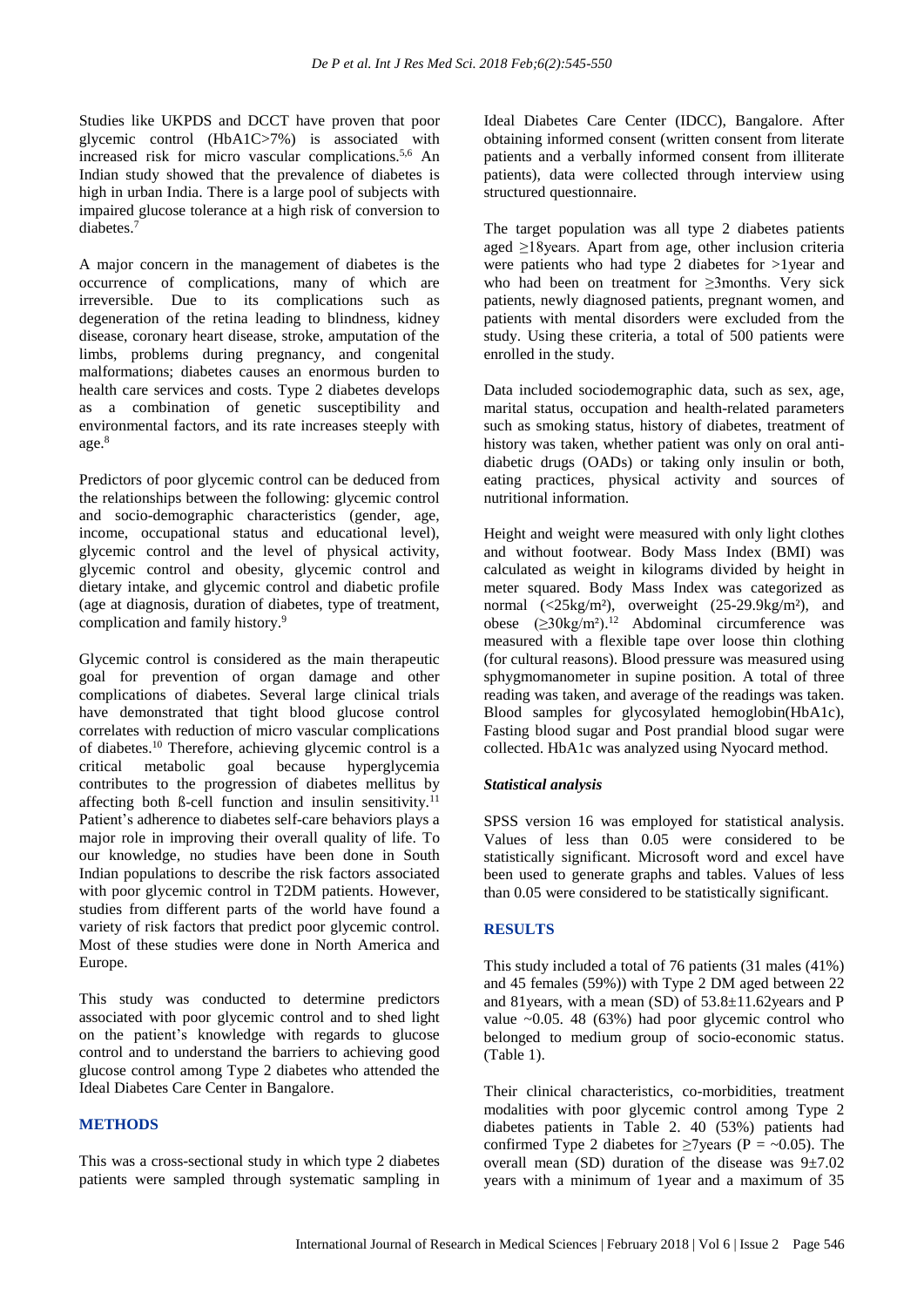years. 30% of the patients had poor glycemic control. The mean blood pressure for the respondents were  $11.32$  (P=  $\leq 0.001$ ). The mean BMI of Type 2 diabetes in this study was 28.45±5.27. Percentage of poor glycemic control was seen in 39% of overweight patients.

# **Table 1: Socio-demographic characteristics of type 2 diabetic patients, and their association with poor glycemic control.**

| <b>Variable</b>       |                   | N(%)    | Poor glycemic control (%) | P value |  |
|-----------------------|-------------------|---------|---------------------------|---------|--|
| Age                   | < 50              | 26(34)  | 22(29)                    |         |  |
|                       | 50-59             | 25(33)  | 12(16)                    | ~10.05  |  |
|                       | >60               | 25(33)  | 17(22)                    |         |  |
| Gender                | Male              | 31(41)  | 23(31)                    | ~10.05  |  |
|                       | Female            | 45 (59) | 28(37)                    |         |  |
| Educational level     | <b>Illiterate</b> | 14(18)  | 7(9)                      |         |  |
|                       | Primary school    | 3(4)    | 1(1)                      | < 0.001 |  |
|                       | High school       | 23(30)  | 14 (18)                   |         |  |
|                       | Tertiary          | 36(48)  | 29(38)                    |         |  |
| Socio-economic status | Low               | 10(13)  | 9(12)                     |         |  |
|                       | Medium            | 48 (63) | 32(42)                    | < 0.001 |  |
|                       | High              | 18 (24) | 10(13)                    |         |  |

**Table 2: Association of clinical characteristics, treatment modalities and co-morbidities with poor glycemic control among type 2 diabetes mellitus patients.**

| <b>Variable</b>                                          |                                | N(%      | Poor glycemic control $(\% )$ | P value      |  |
|----------------------------------------------------------|--------------------------------|----------|-------------------------------|--------------|--|
| Body mass index $(kg/m2)$ ,<br>mean $(SD)=28.45\pm5.27$  | Normal (18.5 - 24.9)           | 19(25)   | 13(17)                        |              |  |
|                                                          | Overweight $(25-29.9)$         | 29(39)   | 20(26)                        | $\sim 0.005$ |  |
|                                                          | Obesity $(>30)$                | 27(36)   | 17(22)                        |              |  |
| Hypertension                                             | <b>Yes</b>                     | 27(36)   | 18 (24)                       |              |  |
|                                                          | No                             | 49 (64)  | 33(43)                        | < 0.001      |  |
| Duration of diabetes (year),<br>mean $(SD) = 9 \pm 7.02$ | $\geq$ 7                       | 40(53)   | 26(34)                        | $\sim 0.05$  |  |
|                                                          | $\langle$ 7                    | 32(42)   | 24 (32)                       |              |  |
| Glycemic control (HBA1C)                                 | $\langle 7\%$ (good control)   | 5(7)     | 5(7)                          | < 0.001      |  |
|                                                          | $>7\%$ (poor control)          | 48 (63)  | 28(36)                        |              |  |
| Treatment modalities                                     | Oral antidiabetic agents (OAA) | 50(66)   | 34(45)                        |              |  |
|                                                          | 1 oral                         | 10(18)   | 10(18)                        | < 0.001      |  |
|                                                          | Insulin only                   | $\Omega$ | $\theta$                      |              |  |
|                                                          | OAA and insulin                | 10(18)   | 10(18)                        |              |  |

Of the total 76 respondents, 63% had HbA1c  $\geq$ 7%, which is categorized as a poor glycemic control. Possible interaction between poor glycemic control and variables is shown in Table 1, 2 and 3. Poor glycemic control was found to be associated with age, body mass index and duration of diabetes. Similarly, the glycemic level of the patients was possibly affected by self-management behaviors such as diet and physical activity.

66% of the patients were on combination of oral antidiabetic agents (OAA). 18% of the patients were taking only one oral antidiabetic agents (OAA) and 18% of the patients were on oral antidiabetic agents and insulin. However, patients who were using combination therapy of OHAs had a higher proportion of poor glycemic control (45%) ( $P = 0.001$ ), compared with 18% of patients using only one OHA (Figure 1).

45% of the patients did not follow healthy eating plans as recommended by the nutritionist. 43% of the subjects had poor glucose control who did not follow healthy eating plans. 84% of the patients did participate in physical exercise but did not follow as recommended. Most of the patients (94%) were highly adherent to their medications as shown in Table.

Looking at barrieres (Figure 2), 54% of the subjects not interested to respond, 17% of the subject's lack awareness on glucose control and 8% of subjects have no time to think on glucose control. Overall, there is a clear correlation between knowledge, attitude and barriers for glucose control. It suggests that good awareness is required about glucose control, and education them on glucose control is very much necessary.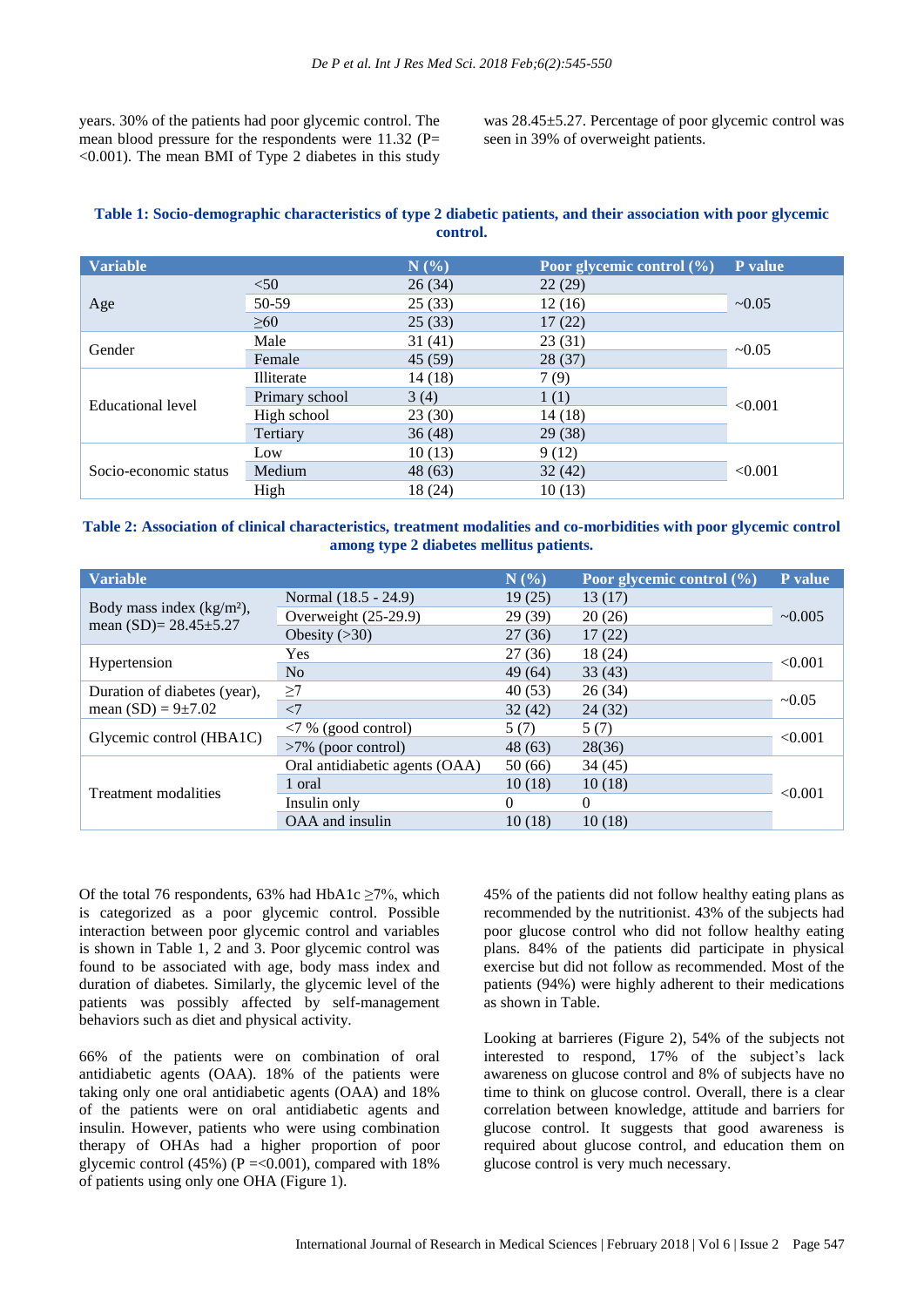| <b>Variable</b>         |                    | N(%)    | Poor glycemic control (%) | P value     |
|-------------------------|--------------------|---------|---------------------------|-------------|
| Follow diet plan as     | Yes                | 42(55)  | 18(24)                    | < 0.001     |
| recommended             | No.                | 34 (45) | 33(43)                    |             |
| Participate in physical | <b>Yes</b>         | 40(84)  | 36(47)                    | $\sim 0.05$ |
| exercise                | No                 | 36(16)  | 28(37)                    |             |
| Alcohol use             | Yes                | 8 (11)  | 4(6)                      | < 0.001     |
|                         | N <sub>0</sub>     | 67 (88) | 46(61)                    |             |
| Medication adherence    | Good adherence     | 71 (94) | 47(62)                    |             |
|                         | Moderate adherence | 4(5)    | 3(4)                      | < 0.001     |
|                         | Low adherence      | 1(1)    | $\theta$                  |             |

### **Table 3: Proportion of patients with poor glycemic control according to diabetes self-care management behaviors.**

# **Table 4: Patients' barriers to achieve good glucose control.**

|                                                    | <b>No. of patients</b> | $\frac{0}{0}$ |
|----------------------------------------------------|------------------------|---------------|
| No response (nil)                                  | 41                     | 54            |
| Lack of awareness                                  | 13                     | 17            |
| No time                                            | 6                      | 8             |
| Not interested                                     | 4                      | 5             |
| Not serious about health                           |                        | 5             |
| Lazy, not interested                               | 2                      | 3             |
| Just like that                                     |                        |               |
| Lazy, not motivated                                |                        |               |
| Motivation required                                |                        |               |
| Recently detected                                  |                        |               |
| Same routine, bored                                |                        |               |
| Staying alone, not<br>interested in eating on time |                        |               |



#### **Figure 1: Patients' knowledge about glucose control.**

#### **DISCUSSION**

Poor glycemic control (HbA1c) was present in 63% of the patients enrolled in our study. A study conducted in Jordan, showed the proportion of poor glycemic control among patients with Type 2 diabetes was 65% (HbA1c >7%). <sup>13</sup> In Pakistan study it shows, the proportion of poor

glycemic control was  $46.7\%$  (HbA1c >7.5%).<sup>14</sup> HbA1c is one of the primary techniques to assess the effectiveness of the management plan on glycemic control. It reflects average glycemia over several months and has strong predictive value for diabetes complications. The American Diabetes Association recommendation of HbA1c value in diabetic patients is <7% since it is associated with a long-term reduction of microvascular complications of diabetes. 15



#### **Figure 2: Patient's barriers to achieve good glucose control.**

However, there was no significant association between gender, age group, level of education, working status, monthly income and glycemic control. Meanwhile, the results showed that there was a significant association between family history of diabetes mellitus and glycemic control.

In this study, the mean age of T2DM patients was about 53.86 $\pm$ 11.62, with the majority of them in the age  $\leq$ 50 years. This study shows that younger age was significantly associated with poor glycemic control like other studies. 16-18 Self-management behaviors among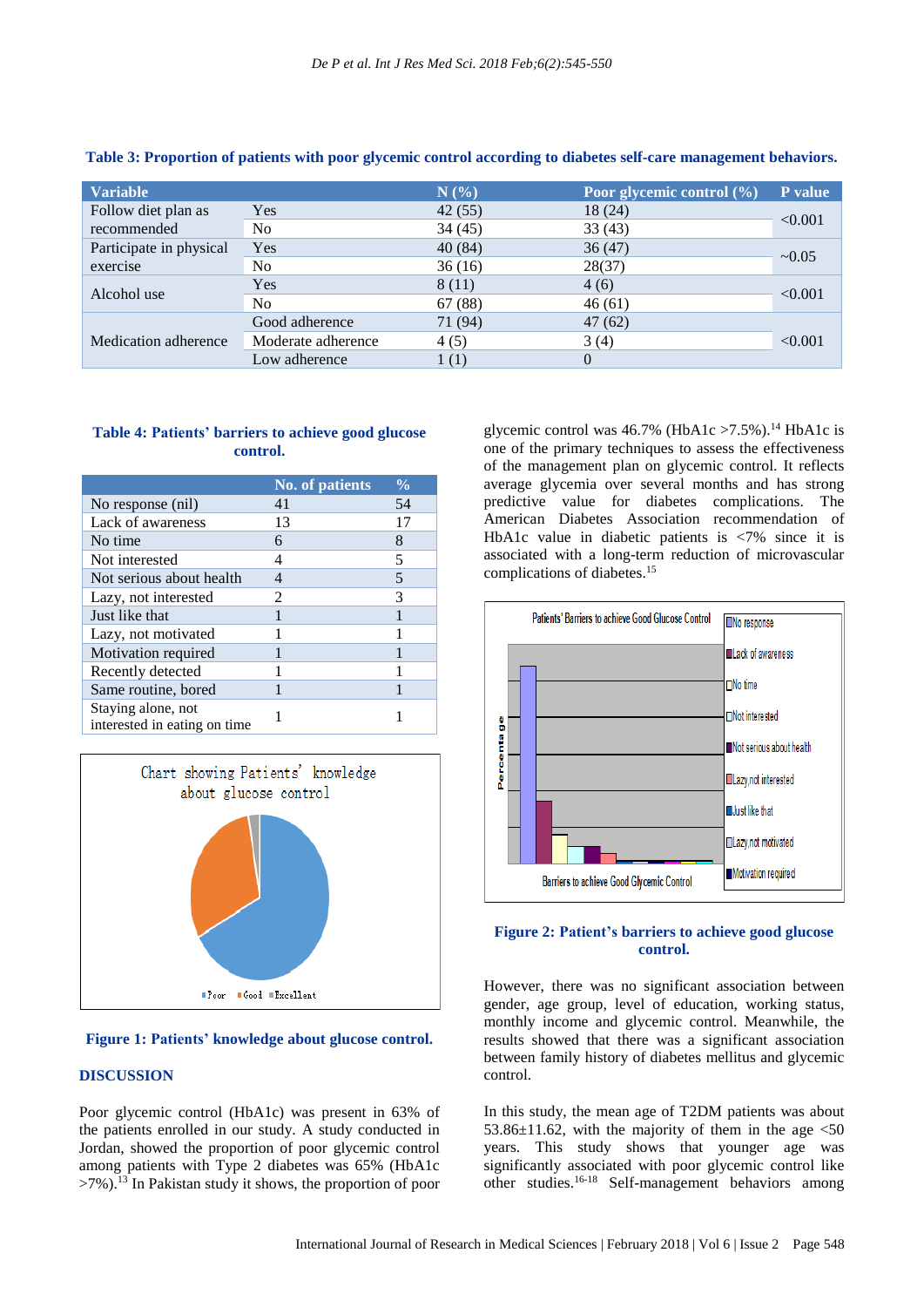younger patients might be low compared to older patients who could be more motivated in taking care of their diabetes AMD more compliant with their diet and medications. 18

Furthermore, the study reported that instead of males, females were the majority of patients with DMT2 (59%) as more number of females were enrolled for the study. Studies have shown that women have more adverse effects on lipid profile than men an indication that estrogen-related protective mechanisms may also be affected by diabetes.19,20 The decrease in protective effect of estrogen on body fat distribution and insulin action may also be caused by low-grade inflammation, which may have a greater role in disturbing insulin action in women,or inflammatory factors may interact with female sex hormones. 21

The proportion of patients with poor glycemic control was found to increase with increase in disease duration. Longer duration of diabetes is known to be associated with poor control, possibly because of progressive impairment of insulin secretion with time because of βcell failure, which makes the response to diet alone or oral agents unlikely (UK Prospective Diabetes Study (UKPDS) Group,1998).

In our study, BMI was associated with poor glycemic control. A higher proportion of patients with poor glycemic control was observed in patients whom were overweight, followed by obese  $(P = 0.005)$ . BMI was significantly associated with poor glycemic control.<sup>22,23</sup>

In our study, hypertension was not associated with poor glycemic control  $(P = < 0.001)$ . However, studies have shown that hypertension is a common co-morbidity in type 2 diabetes mellitus patients and a major risk factor for both cardiovascular disease and microvascular complications. Therefore, diabetic patients with hypertension should be treated to less than 140/90  $mmHg.<sup>24</sup>$ 

In our study, the majority of T2DM patients were on OAAs (66%), while only 20% of the patients were using a combination of OAA and insulin. Poor glycemic control was seen in patients who were on more than one OAA. But studies have proven that insulin alone or insulin+ OAAs are associated with poor glycemic control. 22

This study shows that most of the patients did not follow healthy eating plan and also did not participate in physical activity as recommended. Self-management behaviors such as diet and exercise are independent factors of poor glycemic control among type 2 diabetic patients like other studies. 25-27

Lifestyle and behavioral factors play an important role in the development and successful management of type 2 diabetes. Current guidelines recommend that patients with type 2 diabetes should perform at least 150minutes per week of moderate to intense aerobic exercise, while resistance exercise should be performed at least three times a week. 28,29 It is reported that, physical exercise protected from type 2 diabetes. 30

Overall the diabetes patient's knowledge regarding glucose control and awareness was low. Studies have shown that among self-reported diabetic subjects, knowledge about diabetes including awareness of complications of diabetes was poor. <sup>31</sup> Therefore continuous education is recommended to encourage physical activity and diet regimen.

There are several limitations to this study. Our study did not include information on psychological characteristics, smoking, diabetic complications, that are known to be associated with glycemic control.

# **CONCLUSION**

The main results indicate that glycemic control in type 2 diabetes is generally poor. Independent predictors of poor glycemic control in these patients were younger age, longer duration of diabetes, obesity and not adherent to diabetes self-care management behaviors. Patients' younger than age 65years should be warned of the health risks of non-glycemic control. A holistic approach that emphasizes lifestyle modification would be of benefit in improving glycemic control and quality of life.

*Funding: No funding sources Conflict of interest: None declared Ethical approval: Not required*

# **REFERENCES**

- 1. Shashank RJ, Das AK, Vijay VJ, Mohan V. Challenges in diabetes care in India: sheer numbers, lack of awareness and inadequate control. J Asso Physic Ind. 2008;56(6):443-50.
- 2. Roglic G, Unwin N. Mortality attributable to diabetes: Estimates for the year 2010. Diabetes Res ClinPract. 2010;87:15-9.
- 3. Sarah W, Gojka R, Anders G, Richard S, Hilary K. Global prevalence of diabetes. Diabetes care. 2004;27:1047-53.
- 4. Home P. The challenge of poorly controlled diabetes mellitus. Diabetes Metab. 2003;29:101-9.
- 5. Fox KM, Gerber RA, Bolinder B, Chen J, Kumar S. Prevalence of inadequate glycemic control among patients with type 2 diabetes in the United Kingdom general practice research data base: A series of retrospective analysis of data from 1998 through 2002. Clinical therapeutics. 2006;28(3):388-95.
- 6. Lachin JM, Genuth S, Nathan D M, Zimman B, Rutledge B N. Effect of Glycemic Exposure on the Risk of Microvascular Complications in the Diabetes Control and Complications Trial Revisited. Diabetes. 2008;57:995-1001.